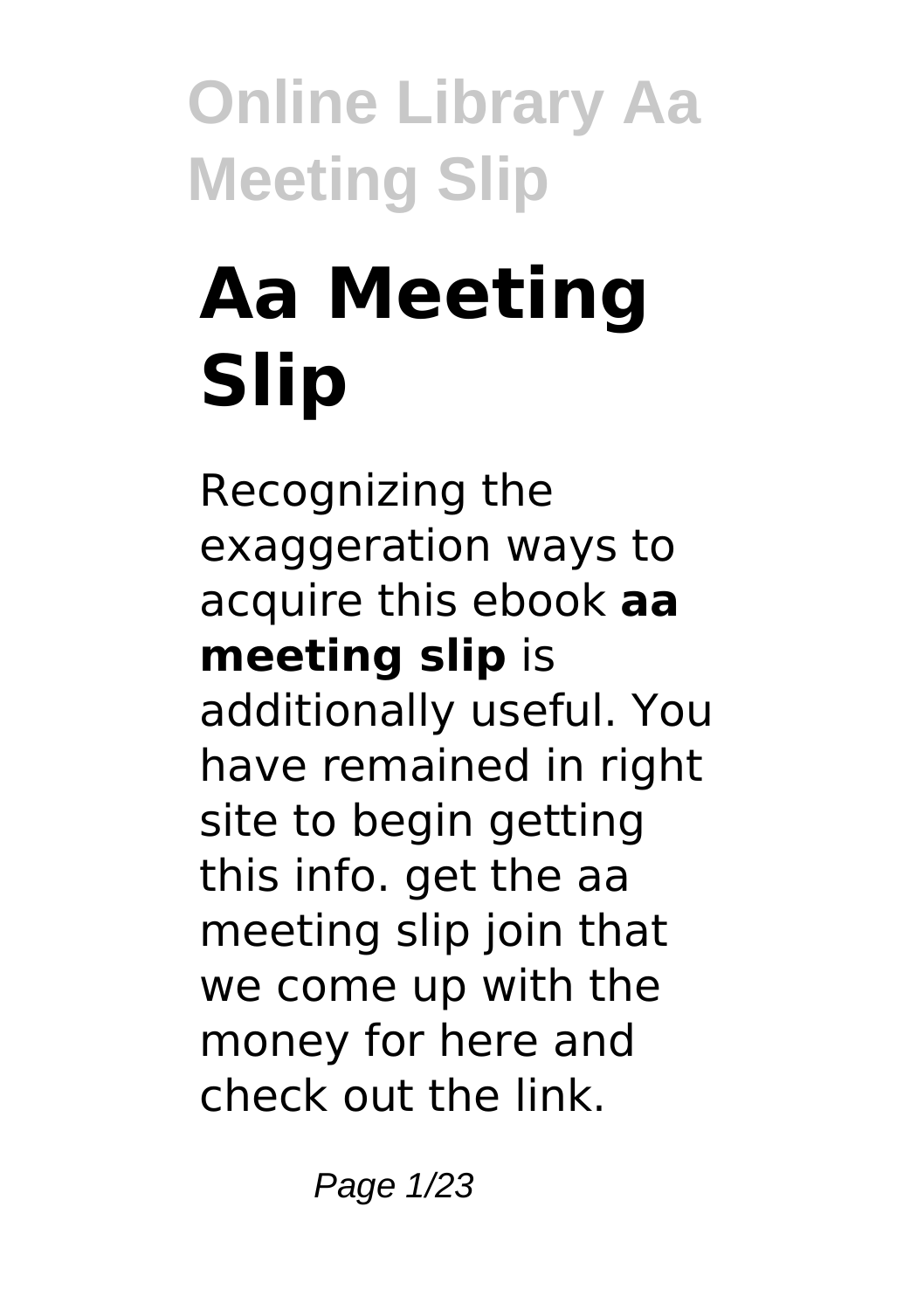You could buy lead aa meeting slip or acquire it as soon as feasible. You could speedily download this aa meeting slip after getting deal. So, in the manner of you require the ebook swiftly, you can straight acquire it. It's correspondingly definitely easy and hence fats, isn't it? You have to favor to in this announce

FeedBooks provides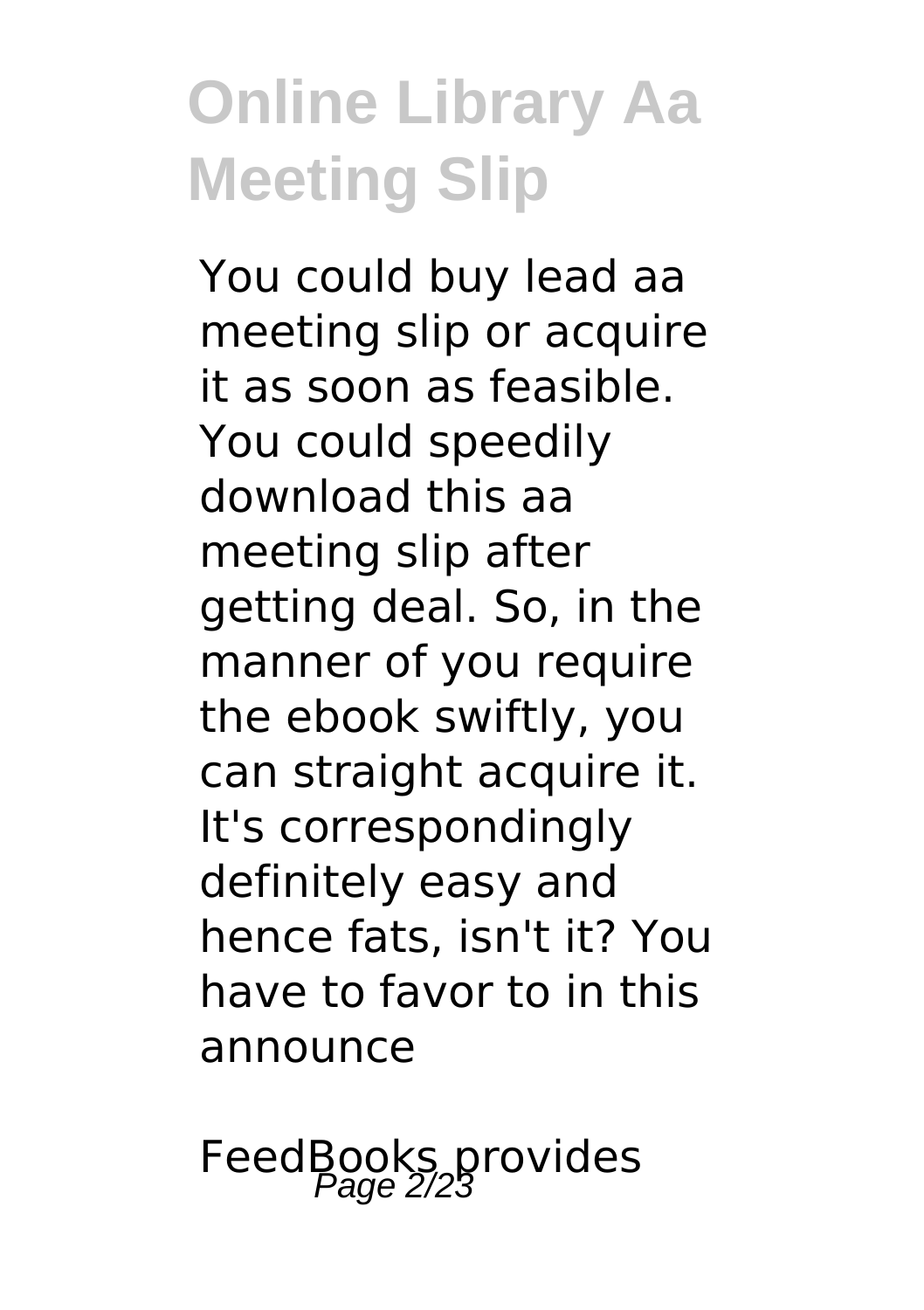you with public domain books that feature popular classic novels by famous authors like, Agatha Christie, and Arthur Conan Doyle. The site allows you to download texts almost in all major formats such as, EPUB, MOBI and PDF. The site does not require you to register and hence, you can download books directly from the categories mentioned on the left menu. The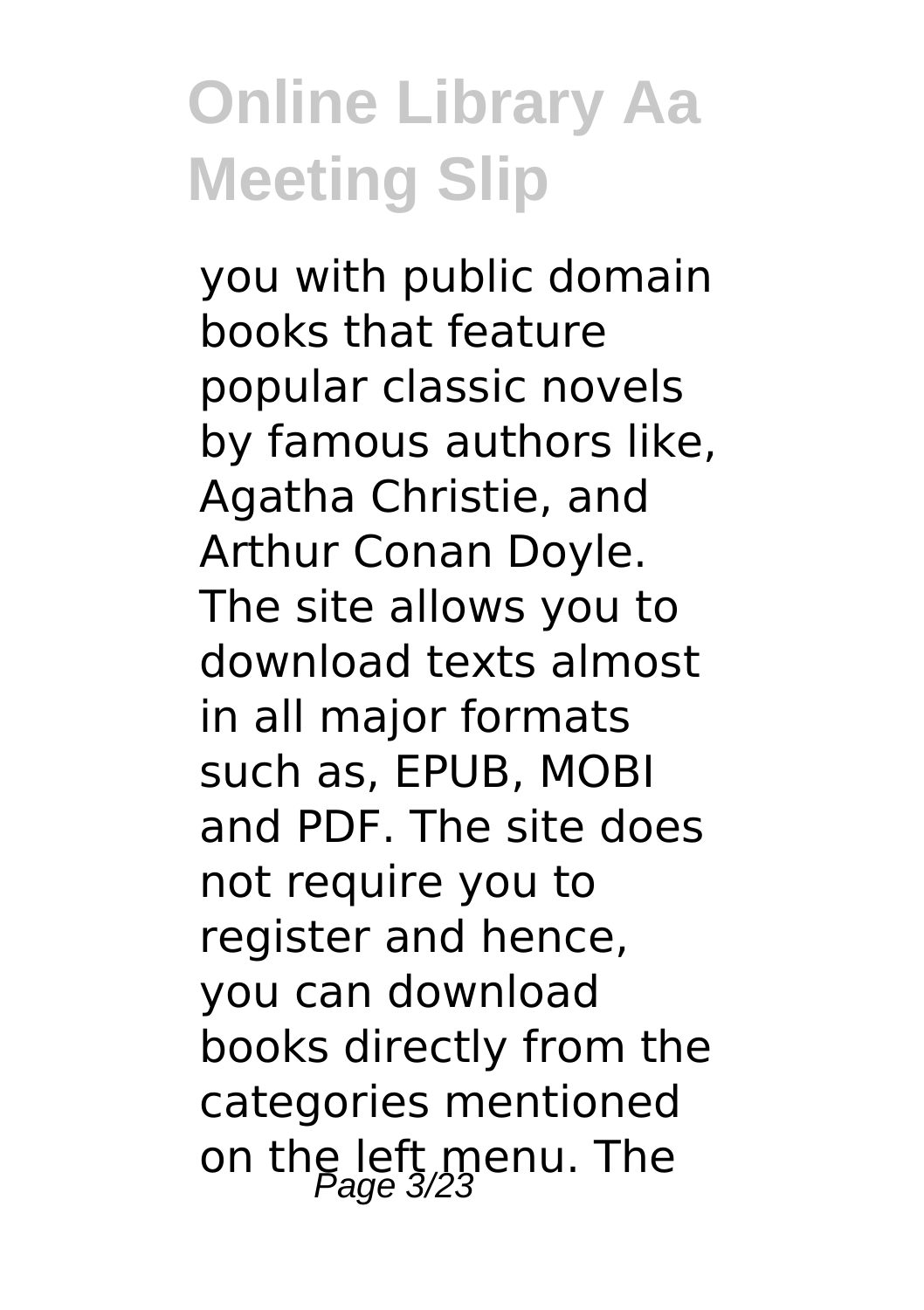best part is that FeedBooks is a fast website and easy to navigate.

#### **Aa Meeting Slip**

An alcoholics anonymous (AA) signin/attendance sheet is a unified form that is used to record attendance at AA meetings. Whether you are mandated to attend or simply trying to maintain good habits, this sheet is an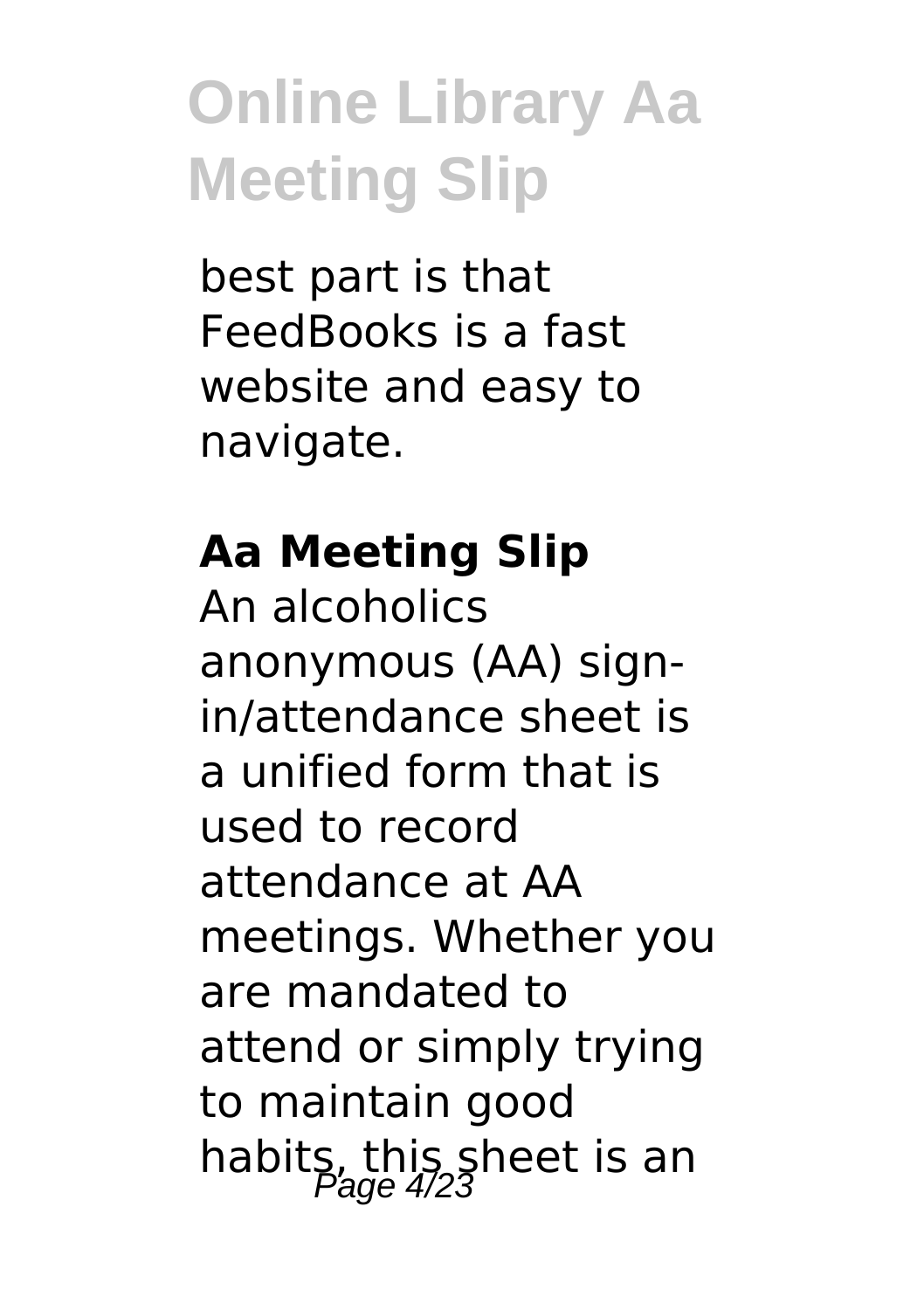easy way to keep all meetings logged in a single place.

#### **Alcoholics Anonymous (AA) Sign-in/Attendance Sheet ...**

This attendance proof at meetings is not part of A.A.' s procedure. Each group is autonomous and has the right to choose whether or not to sign court slips. In some areas the attendees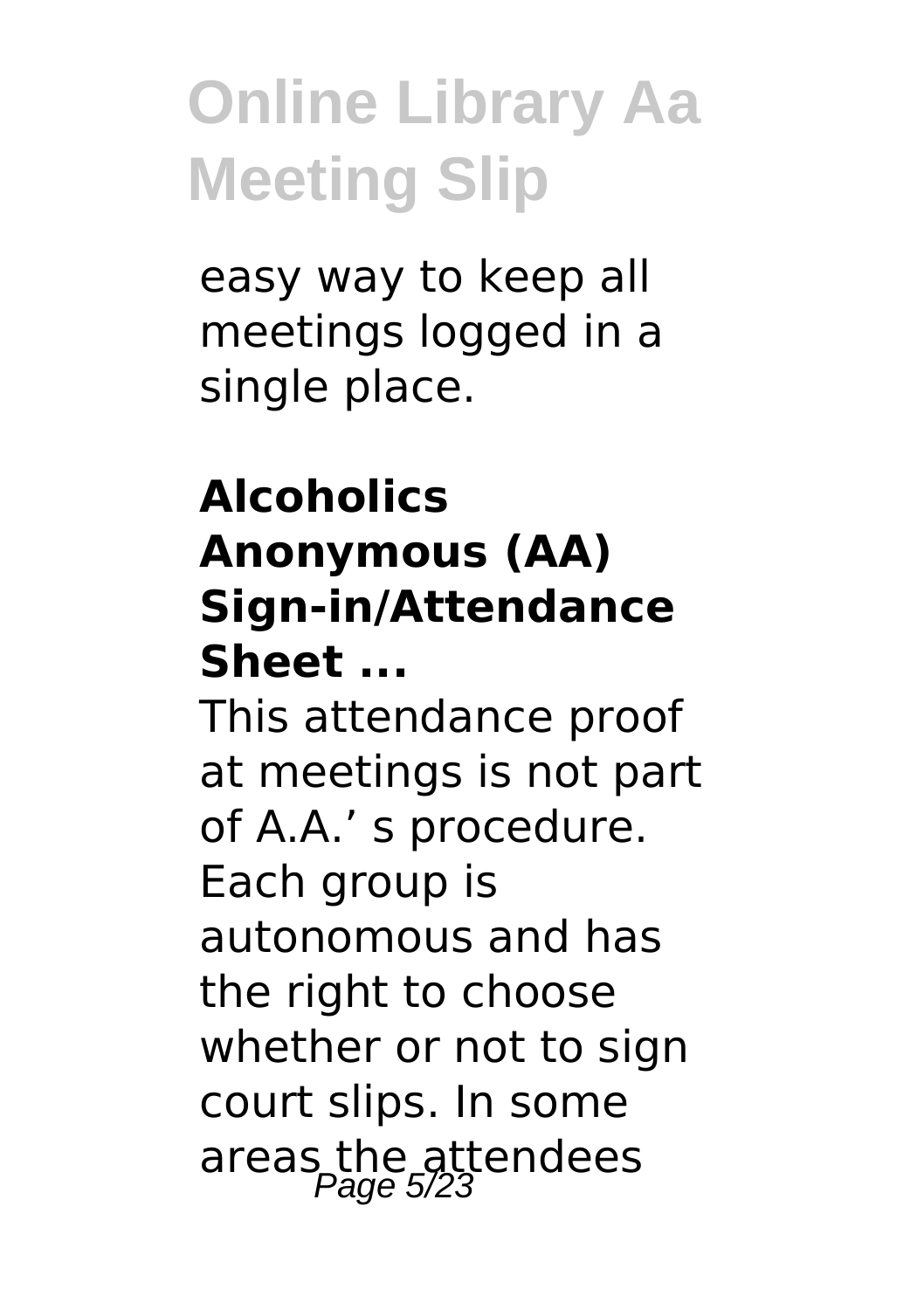report on themselves, at the request of the referring agency, and thus alleviate breaking A.A. members anonymity.

#### **Attendance Proof – Online Group AA Meetings**

slip that has been furnished by the referral source. The referred person is responsible for returning the proof of attendance. This proof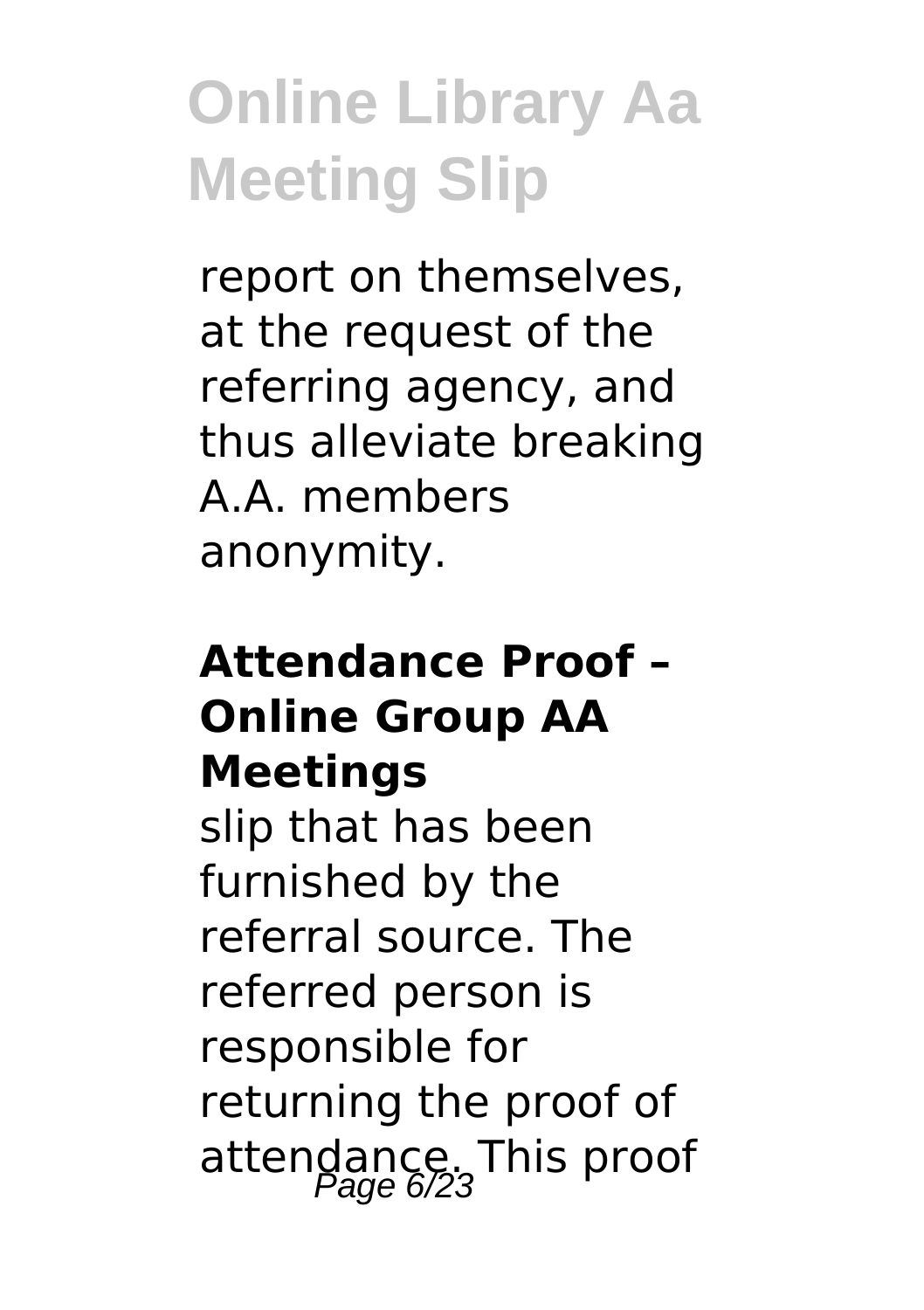of attendance at meetings is not part of A.A.'s procedure. Each group is autonomous and has the right to choose whether or not to sign court slips.

#### **F-2 - Information on Alcoholics Anonymous**

AA Meeting Attendance Confirmation Form – If the intent of the requestor is to confirm the attendance of several AA meeting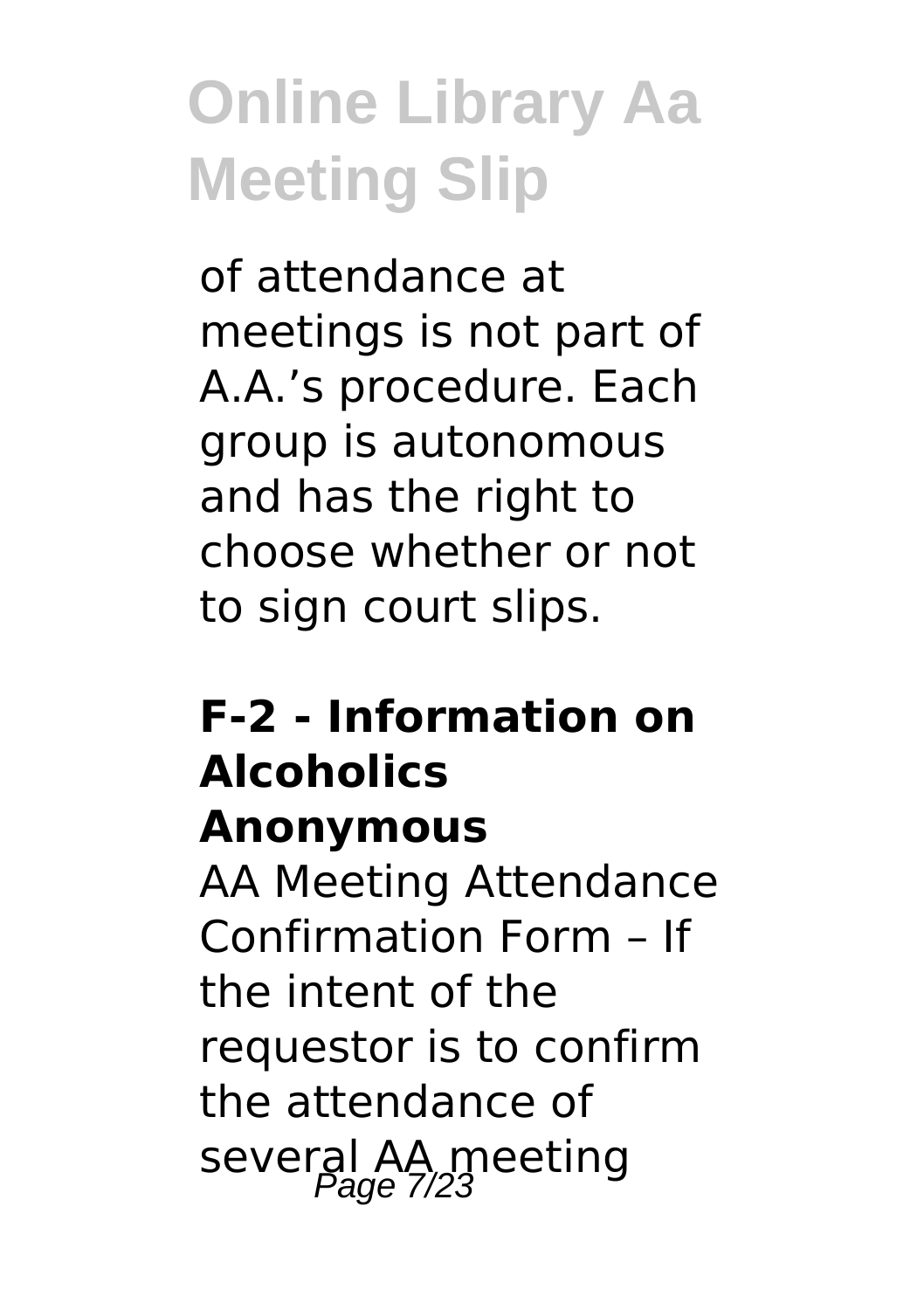attendees, then the right form to use is an AA meeting attendance confirmation form.

#### **FREE 6+ Proof of AA Attendance Forms in PDF**

The AA (Alcoholics Anonymous) Sign in Sheet will often carry a written explanation to AA representatives that the defendant or individual is required to attend AA meetings, and it will ask the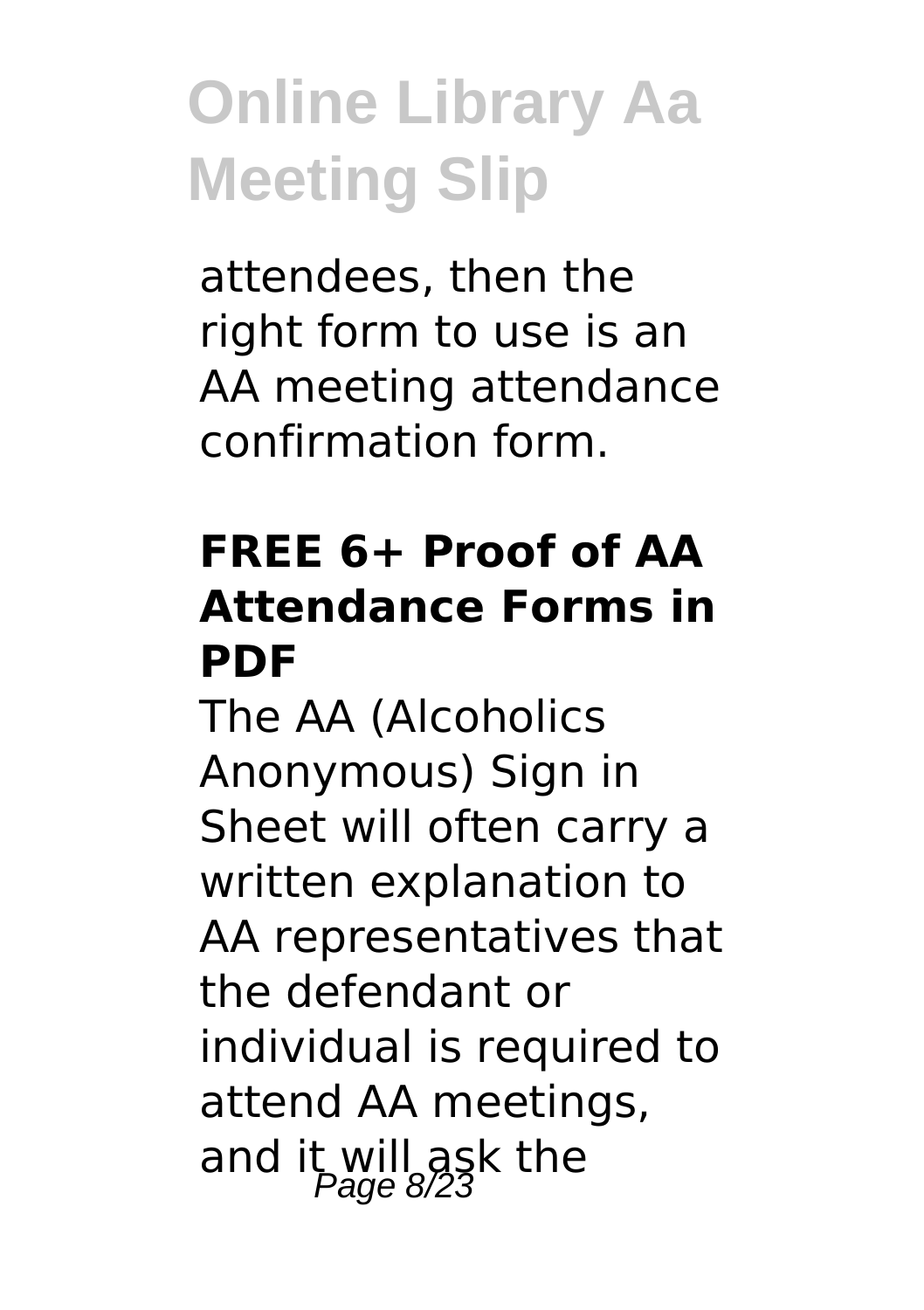group leader to sign the form attesting to the defendant's attendance, but to only do so at the end of the meeting to ensure full participation.

#### **Download AA (Alcoholics Anonymous) Sign-in Sheet | PDF ...** You will carry that piece of paper, sometimes referred to as a "card" or "slip," to each and every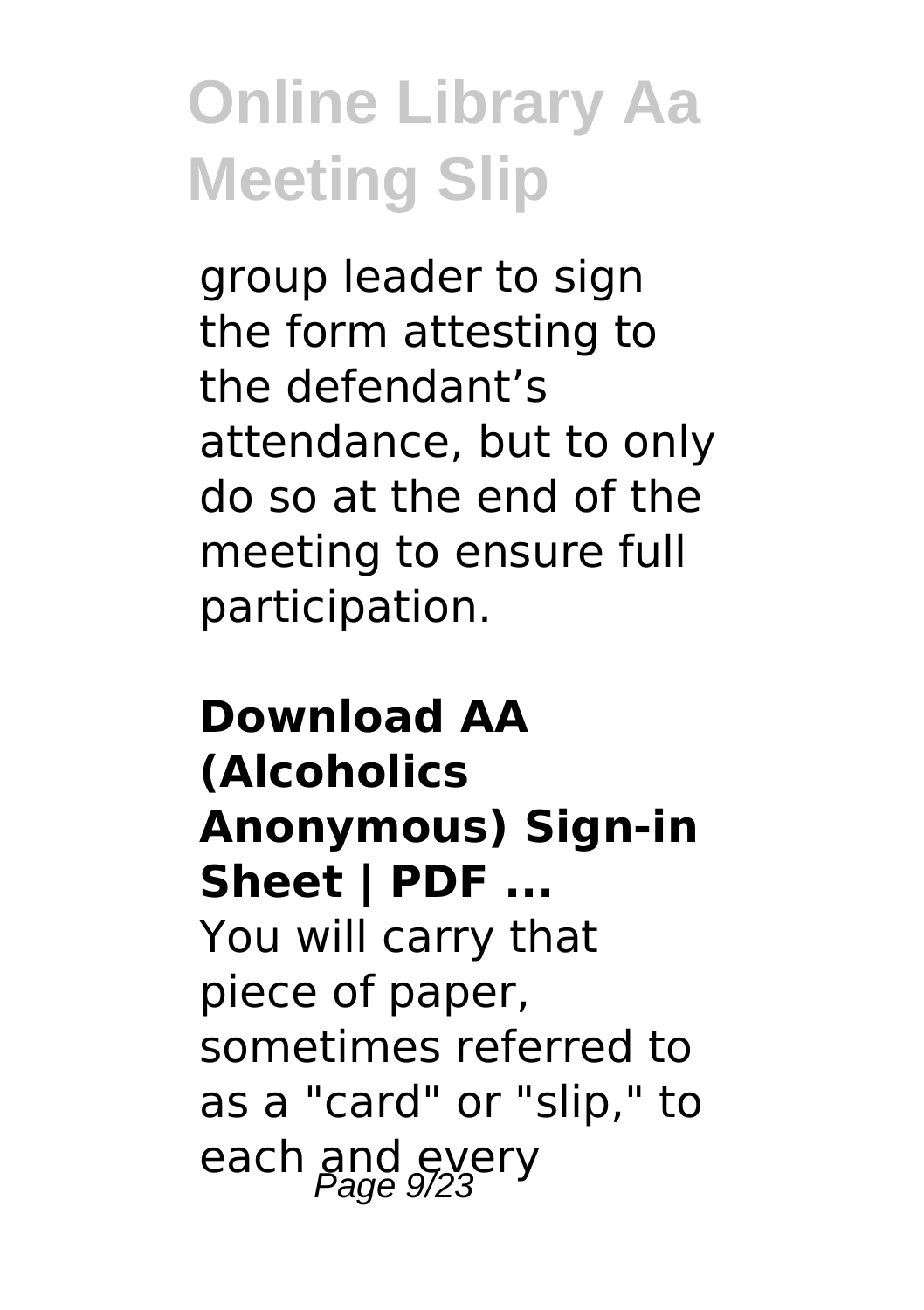meeting. There will also be a space for a signature from someone at the meeting (generally the person in charge, called the chairperson, or the group's secretary) to confirm that you actually attended.

#### **How Court-Ordered Alcoholics Anonymous Works** Our court ordered online AA meeting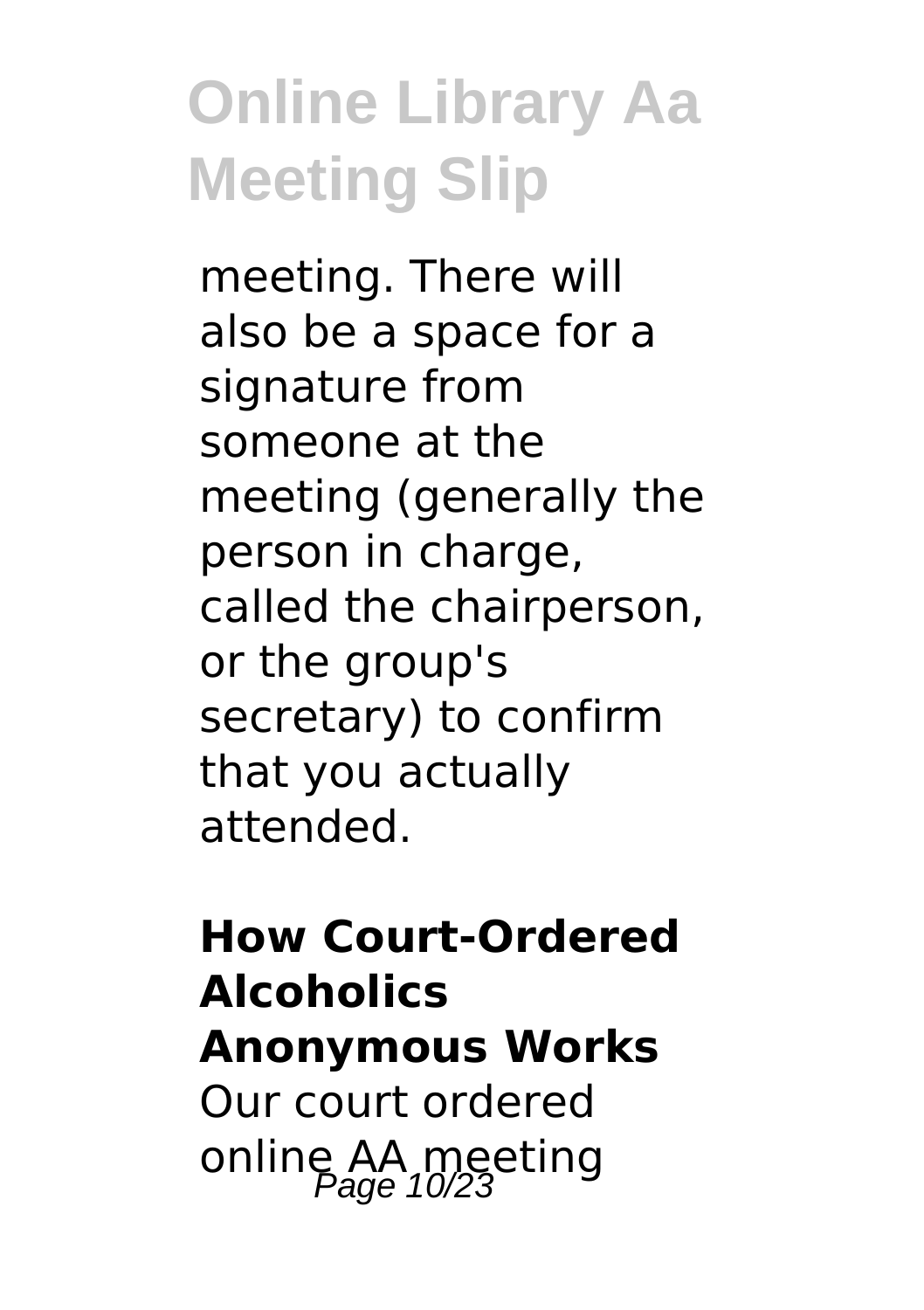verification or proof of attendance is different than most others offered online and is accepted by most jurisdictions because we validate your state ID, we verify your attendance AND participation in the meetings, we verify with an e-signature your meeting attendance and offer contact info for the court/probation office should they have any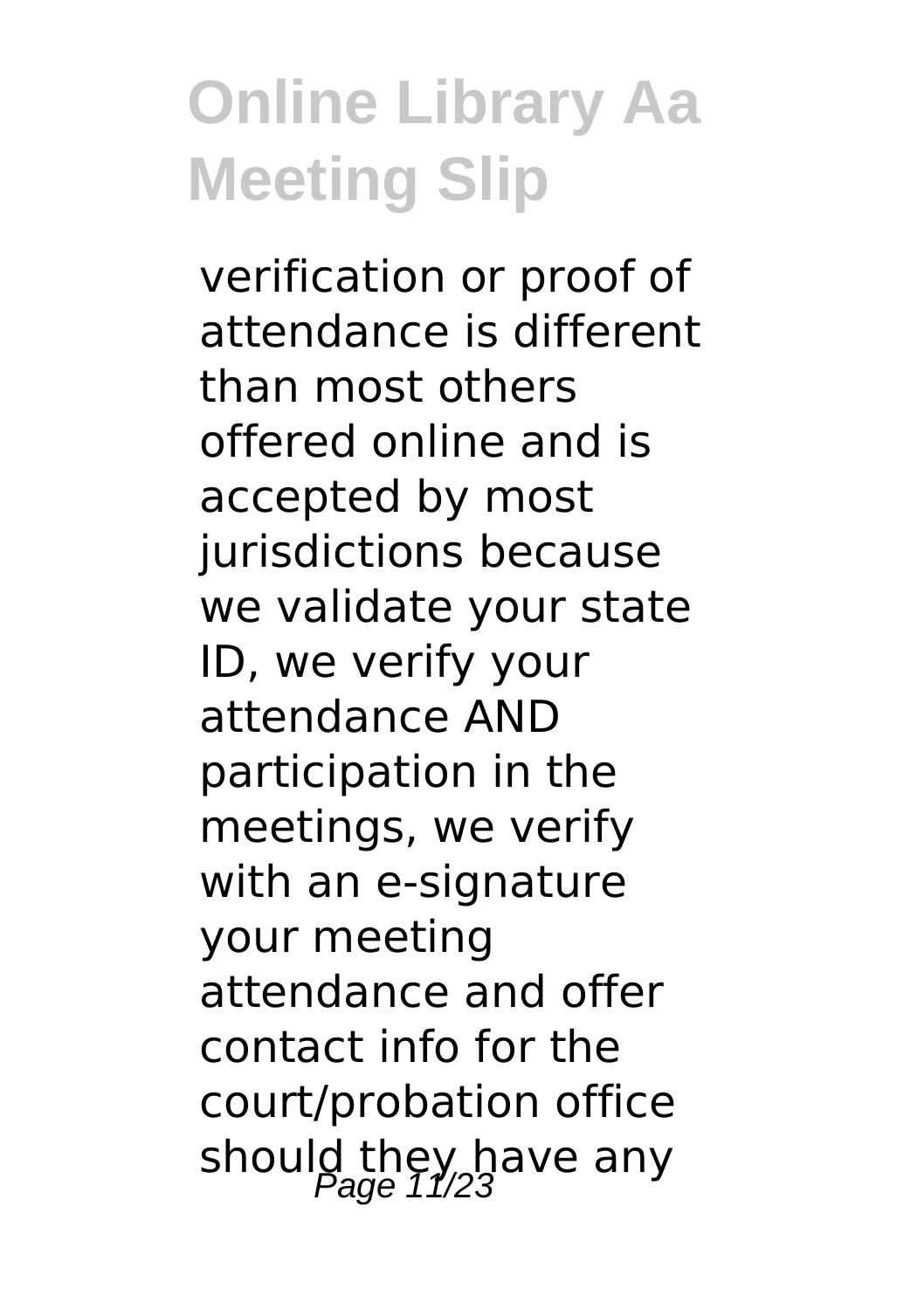questions.

#### **Online AA Meeting Proof of Attendance - 12 Step Online** Some groups, with the consent of the prospective member, have an A.A. member acknowledge attendance on a slip that has been furnished by the referral source. The referred person is responsible for returning the proof of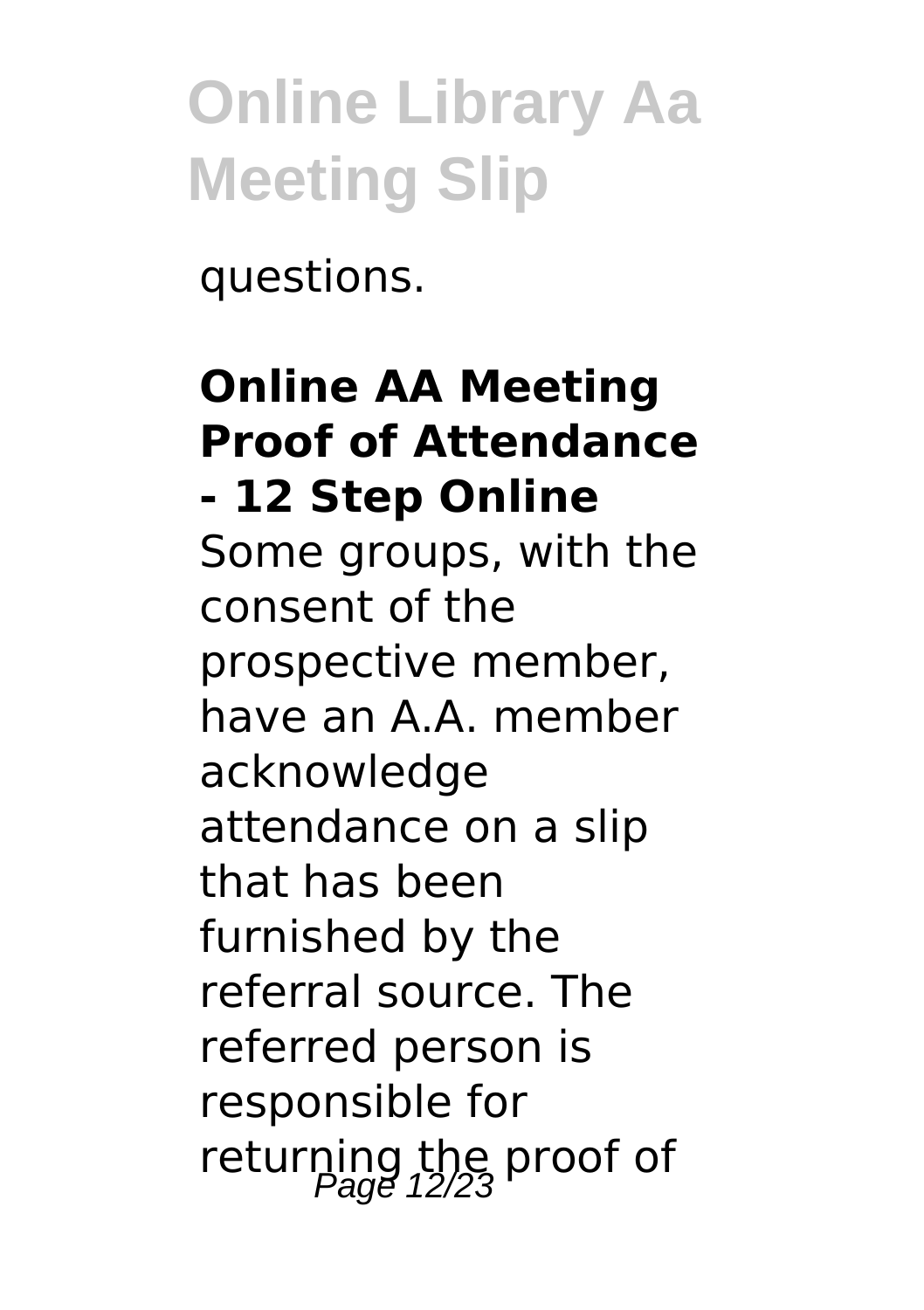attendance. This proof of attendance at meetings is not part of A.A.'s procedure. Each group is autonomous and has the right to choose whether or not to sign court slips.

**Alcoholics Anonymous : Information on Alcoholics Anonymous** Forms to record attendance at 12 Step meetings. A common<br>Page 13/23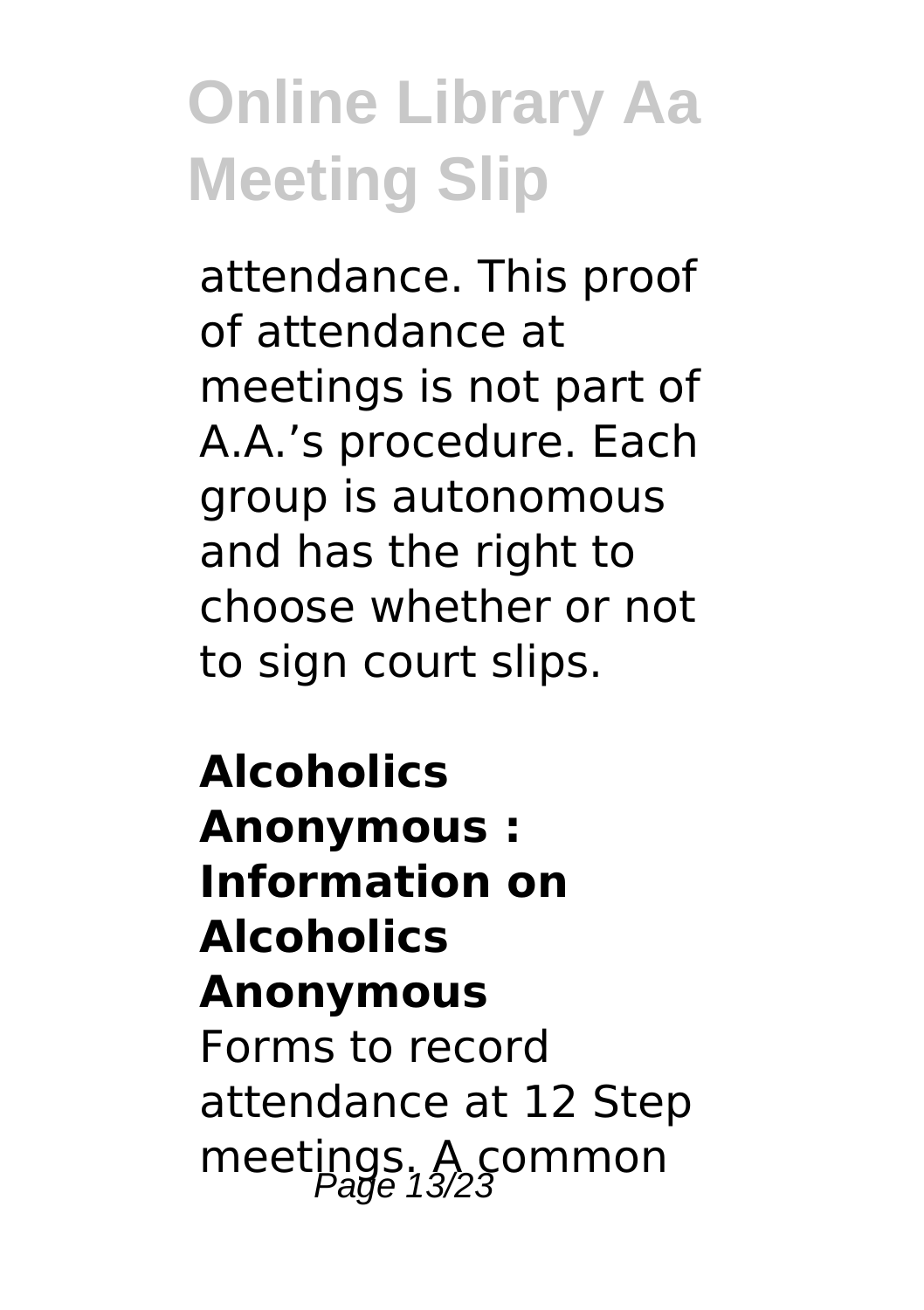requirement when someone is on probation is for them to go to 12 Step meetings and have written verification that meetings have been attended.

#### **Meeting Attendance Forms - 12 STEP**

Date Time Meeting Type\* Location Signature of Verifying Member General: AA-Alcoholics Anonymous Specific: D-Discussion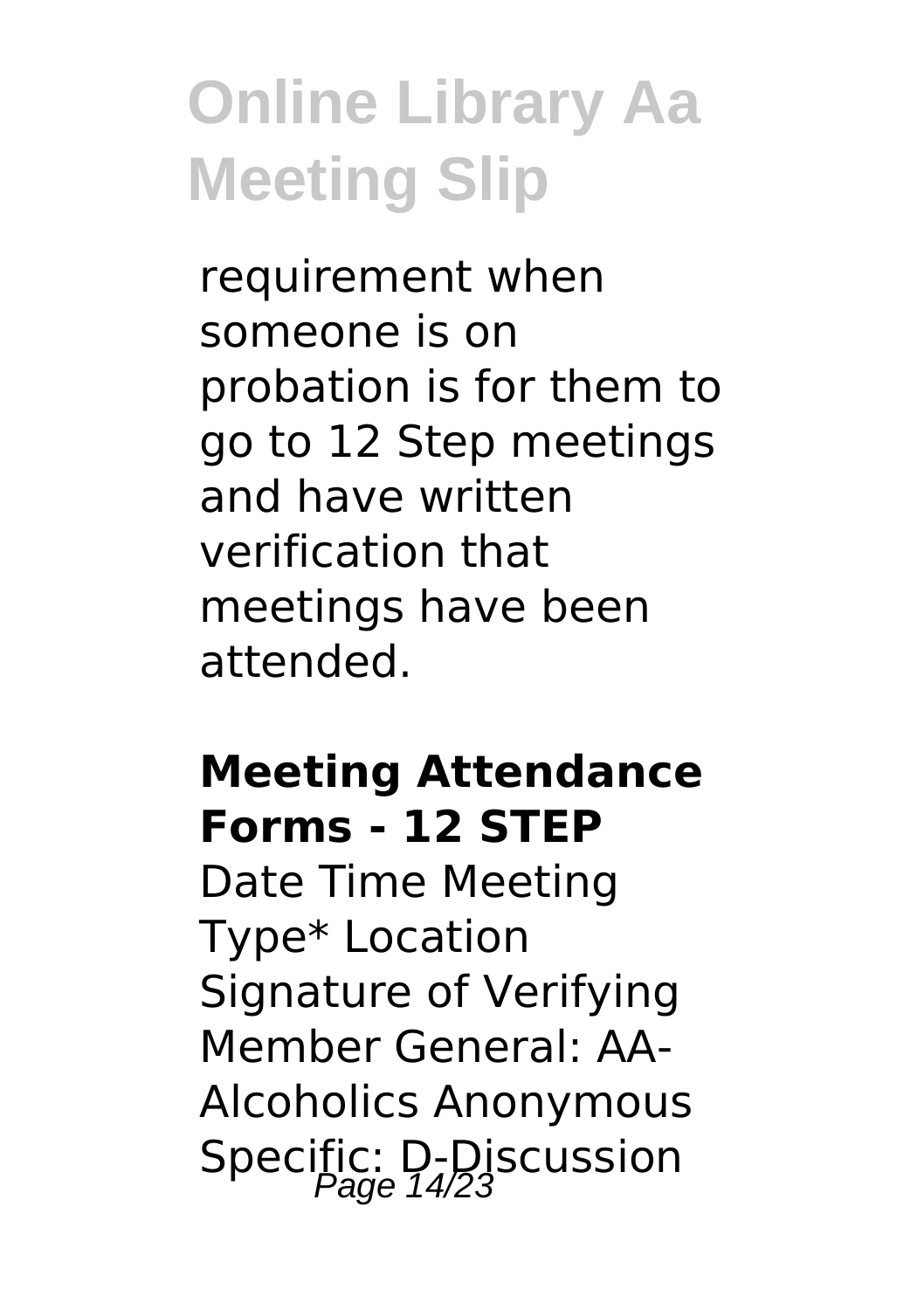Meeting CA-Cocaine Anonymous SP-Speaker Meeting

#### **Recovery Program Meeting Attendance Log**

If you need an attendance slip click here. Free Recovery Support Group Meetings and Workshops. There is a long tradition of hospitals and institutions opening their doors to support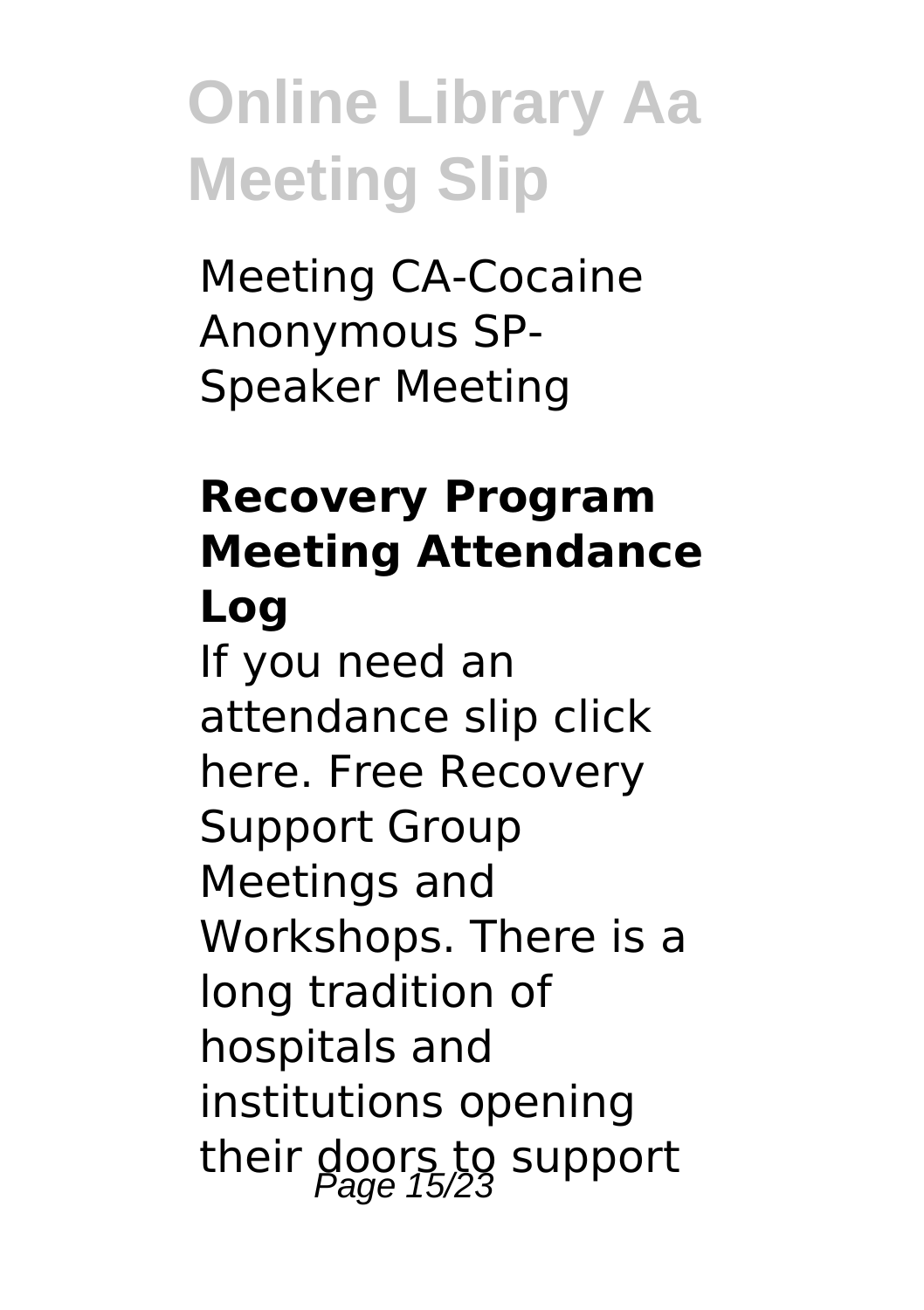groups, providing space for their meetings. Substance Use Disorder treatment centers often do the same.

#### **Online AA Meetings & Support Groups | Lionrock Recovery** Time Distance Meeting Location Address Region District Types; 6:00 am: SUNRISE SOBRIETY Online Meeting: United Methodist Church 107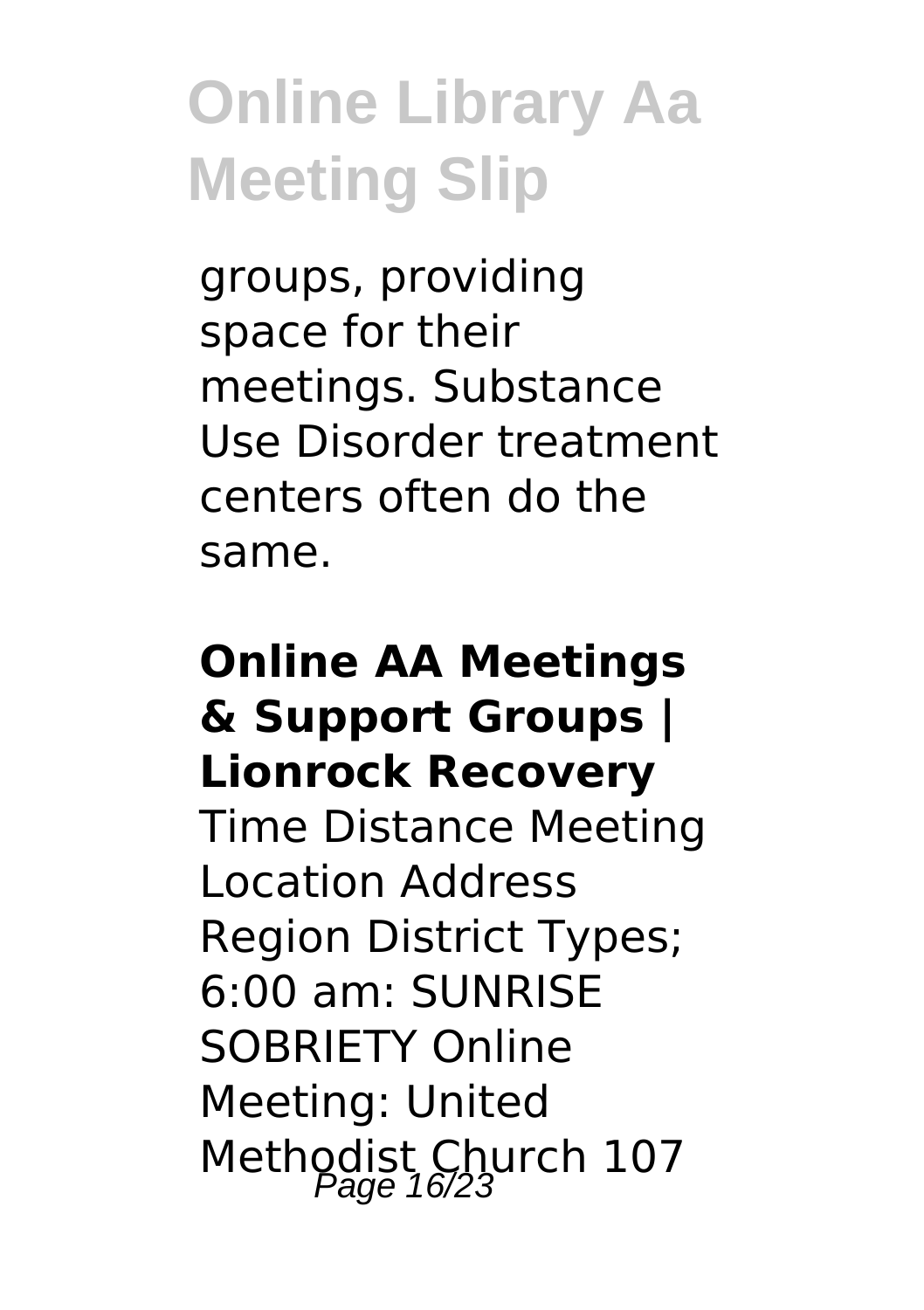E Main St: BAY SHORE: As Bill Sees It, Online Meeting

#### **Meetings – Suffolk Intergroup Assoc**

An area meeting list is prepared for agencies that send individuals to meetings with attendance cards to be verified, showing which groups will sign the cards and which will not.

# **Meeting Attendance**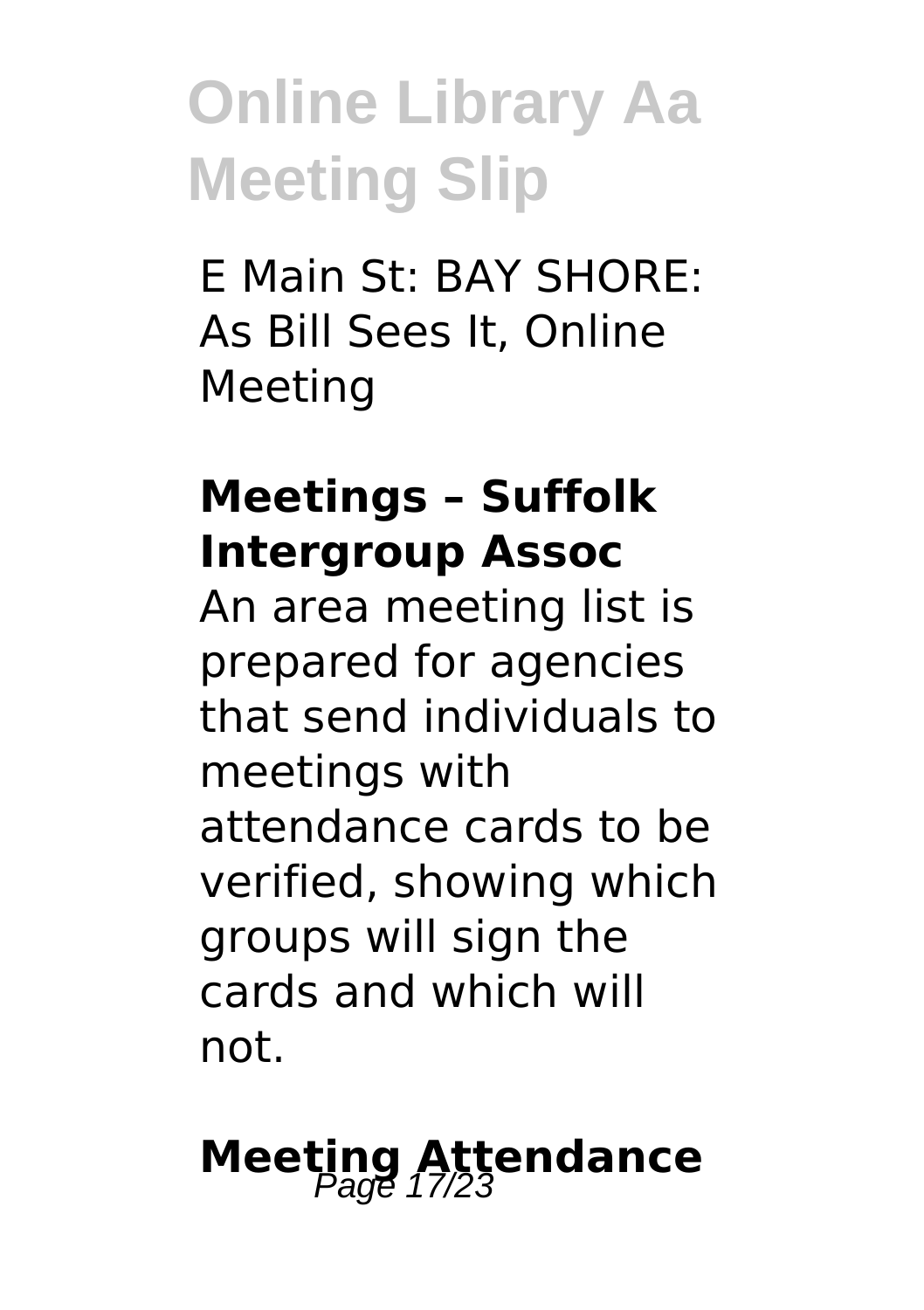#### **Cards**

Alcoholics Anonymous has worked for millions of people and it can work for you. So check your local listings and see about getting a head start from a drug and alcohol treatment program near you. Than join us at your local AA Meeting for a new outlook on life. The 12 Step Program of AA has changed many life's and it can change yours to.<br>Page 18/23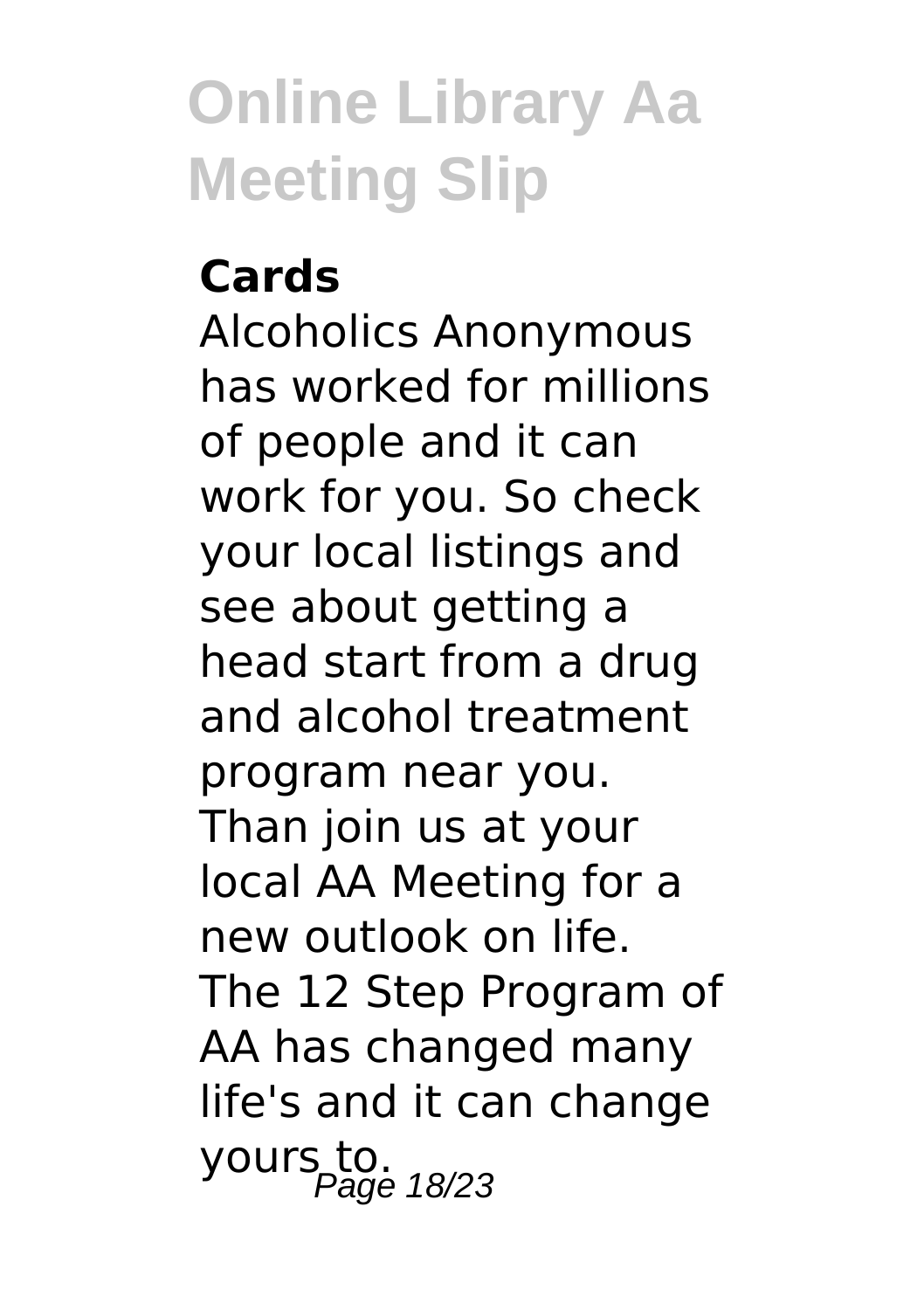#### **Antioch, California AA Meeting Directory. Find AA near me.** Slips, Trips, and Falls Safety Meeting Topics Welcome to Safeopedia's Slips, Trips, and Falls Safety Meeting Topics. This is where you'll find videos, articles, and tips all regarding Slips, Trips, and Falls Safety. Get the right safety

moment or safety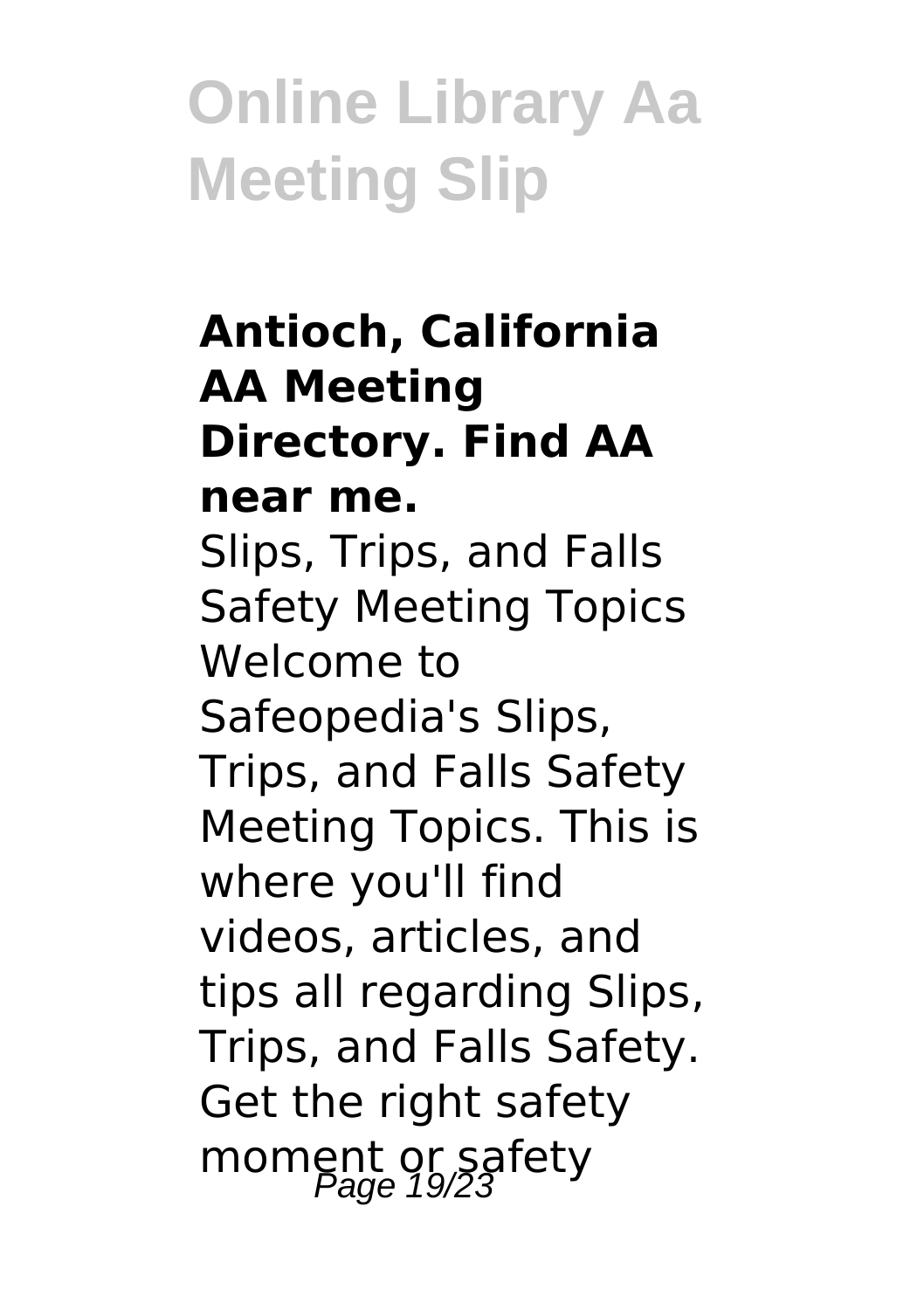meeting topic for your next tool box talk.

#### **Safety Meeting Topics | Toolbox Talks | Slips, Trips, and ...** Sno-King Intergroup 24 Hour Phone Line – (425) 672-0987 P.O.Box 30 Mountlake Terrace, WA 98043: Central Office of Snohomish County 24 Hour Phone Line – (425) 252-2525

Page 20/23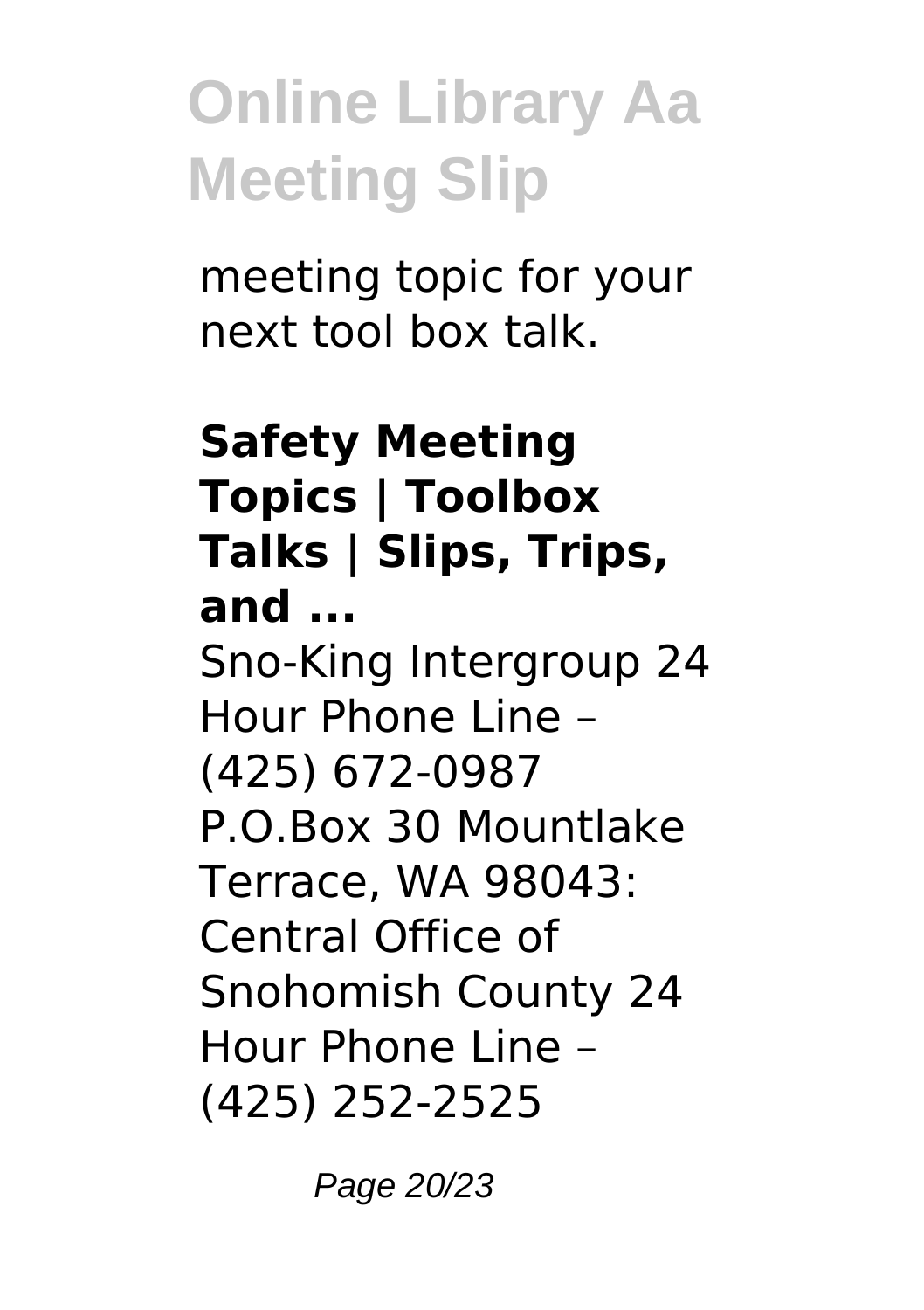#### **Welcome - Silver Lake Study AA Group - Everett, WA** Court slips may be signed at closed or open meetings depending upon the group's decision about signing slips. Groups are not required to sign court slips but most do, in cooperation with your needs. Q: What is the difference between open and closed meetings? A: Closed meetings are for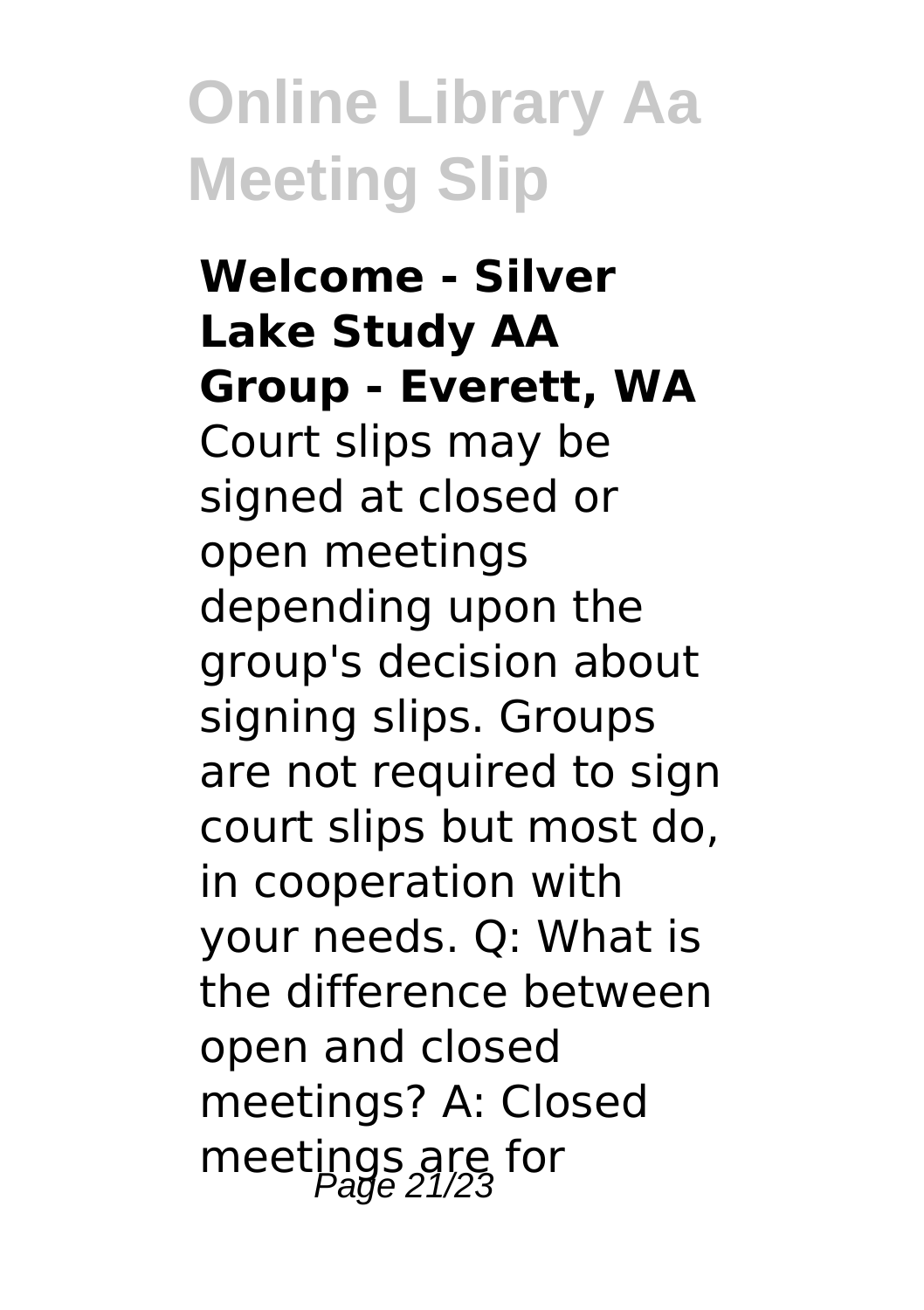persons who have a desire not to drink. Therefore, the only ...

#### **Meetings — Lansing Central AA**

Time Distance Meeting Location Address Region District Types; 7:00 am: The Wake Up Group: Baptist Church 2020 Francisco Blvd: Pacifica: 7:00 am: Big Book Study